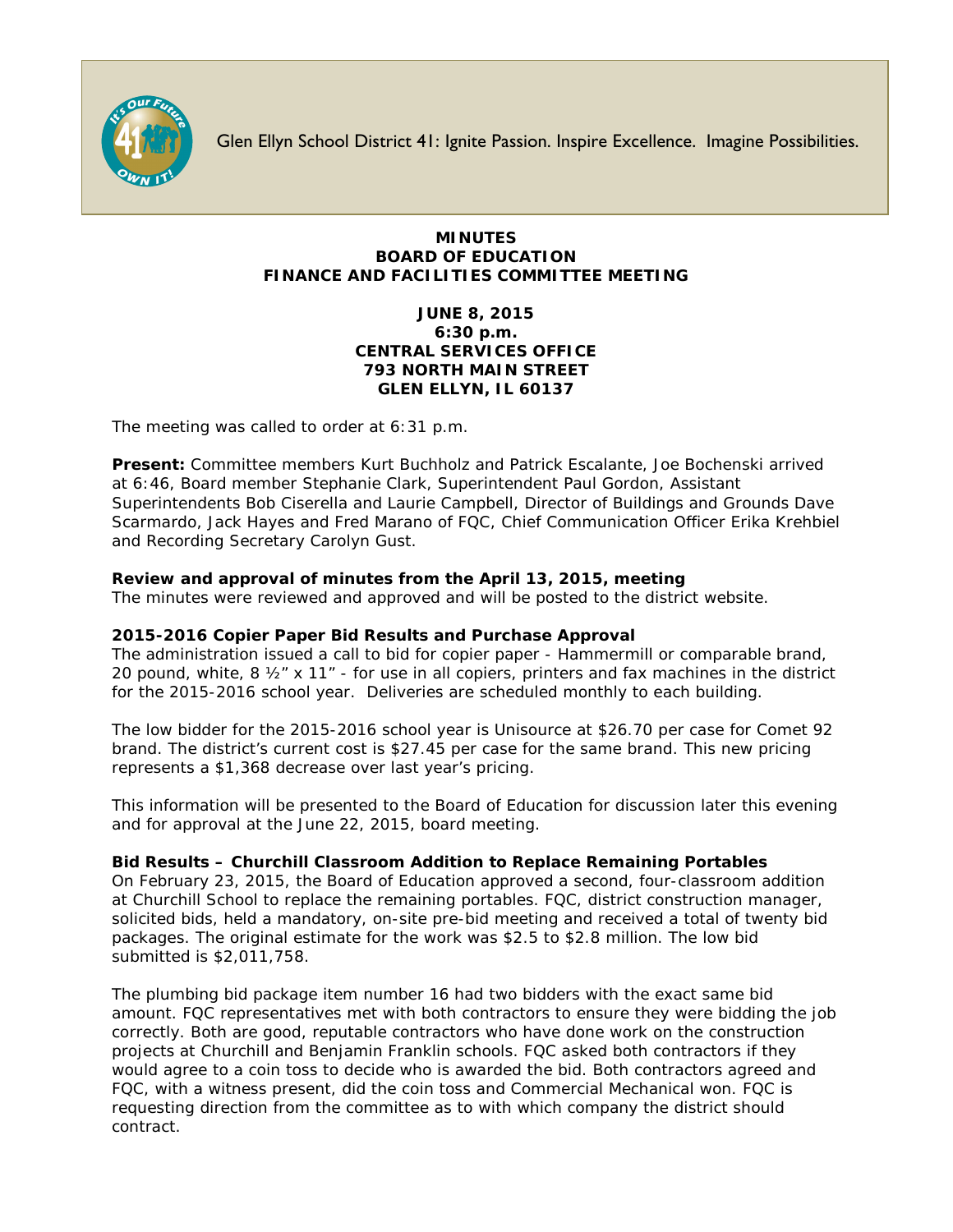Mr. Hayes stated that it is sometimes difficult to procure more than one bid for some of the smaller job items. This is due in part to the bonding and insurance requirements, as well as the prevailing wage requirement. The higher number of bidders for this project could be due to the timing of the project. A fall start date keeps crews busy during winter, typically a slow time for subcontractors.

The total construction cost for the project is \$2.563 million which includes all project expenses. Mr. Bochenski would like a breakdown of the remaining general conditions, general requirement allowances, etc. to compare to the timeline.

This information will be presented to the Board of Education for discussion later this evening and for approval at the June 22, 2015, board meeting.

#### **Supplemental Pay Recommendations**

Article XVII of the 2012-2016 Teachers' Agreement with the Glen Ellyn Education Association (GEEA) addresses Supplemental Pay for teachers. Supplemental pay is divided into five groups: Group I – leadership Group II – 100+ student contact hours Group III – 75-100 student contact hours Group IV – 40-74 student contact hours Group V – 39 or less student contact hours

The pay schedule includes four steps as well which reflect years of experience with a particular activity. The groups are paid according to the supplemental pay salary schedule of the Teachers' Agreement.

This supplemental pay committee consists of representatives from administration, teachers, GEEA leadership, and the Board of Education. This group is responsible for reviewing existing supplemental pay positions and new proposals for supplemental pay. Additionally, the committee examines and removes from the supplemental pay structure any activities, clubs, or sports that have not been active for two school years.

The supplemental pay committee met in March and May. At this time, the committee is recommending elimination of the Elementary Bus Supervision Stipend at Forest Glen. The committee is also recommending that the assistant track coach assignment at Hadley Jr. High be categorized from a Group IV to a Group III. This is as a result of the board providing direction to administration this past spring to add one assistant coach. New stipends include: Winter Walkers Club at Churchill and Early Student Supervision at Hadley.

The Winter Walkers Club is new to Churchill. Two P.E. teachers started a pilot program because of the crowding at lunch time and the fact that there are a higher percentage of students riding the bus home after school who are not able to participate in after-school activities. Churchill staff petitioned the stipend committee, in an effort to balance this inequity from school to school, and the committee agreed to sponsor the program.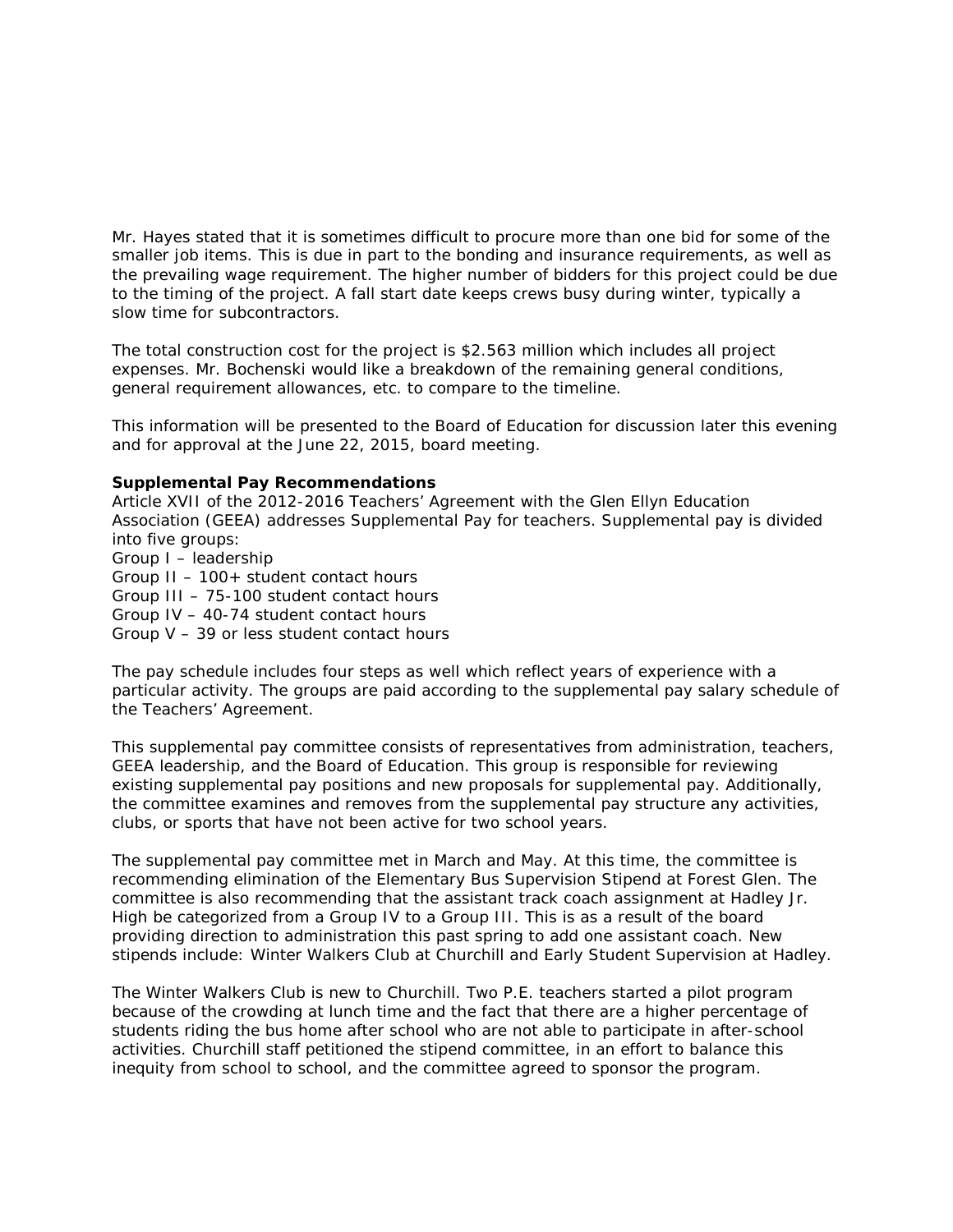With the new start time next year, Hadley will open its doors earlier at 8:00 a.m. to accommodate students arriving on site earlier. The student arrival time for 2014-2015 was 8:15 a.m. This new arrival time will allow parents with students at both elementary and junior high levels time to handle drop off. The committee is recommending two stipends for this position. Administration will monitor student numbers and may look at adjusting the number of stipends up or down depending on student participation.

This past year, Hadley changed from the Western Suburban Middle School Athletic Conference to the Illinois Prairie Athletic Conference. As a result of this change, there is a need to adjust the timer, score keeper and crowd control stipends. Time Keeper and Score Keeper stipends are going up and the Crowd Control stipend is going down. This is as a result of the change in conference which, in turn, increases the number of games played per session.

This information will be presented to the Board of Education for discussion at the June 22, 2015, meeting.

#### **Abraham Lincoln – Additional Cubbie Storage**

In January of 2015 the administration began the process of planning for renovation of the Abraham Lincoln LMC in accordance with their capital projects timeline. During this process the needs of the original proposal called for 235 storage cubbies. In an effort to keep the entire project within a budget of \$250,000, the number of storage cubbies was reduced to 141.

In April the Board approved the administration's recommendation to proceed with project costs estimated at \$150,000 for demolition and construction, furniture replacement not to exceed \$55,000, and an estimated cost of \$30,000 for 141 storage cubbies.

In May, Jack Hayes of FQC provided the Board with an update on construction costs and noted that when taking the project through competitive pricing the final pricing was determined at \$146,635 for demolition, construction, contingences and construction management fees. Additional costs include \$24,432 for the 141 storage cubbies and casework and \$40,236 for fully assembled furniture.

Due to lower than expected bid results, the administration recommends completing the original plan to purchase a total of 235 storage cubbies bringing the total cost of the project to \$230,197. This will allow for additional student storage space for classrooms surrounding the LMC.

This information will be presented to the Board of Education at the meeting later this evening and for approval at the June 22, 2015, meeting.

#### **Review Tentative Budget – Finance Committee of the Whole Feedback Timeline**

Mr. Ciserella stated that the administration has all questions the Board of Education posed at the last meeting. Within the updated budget packet, the 14/15 column will reflect expenses through today, June 8, 2015. The completed tentative budget packet will be delivered to board members the following Thursday for their review and comment.